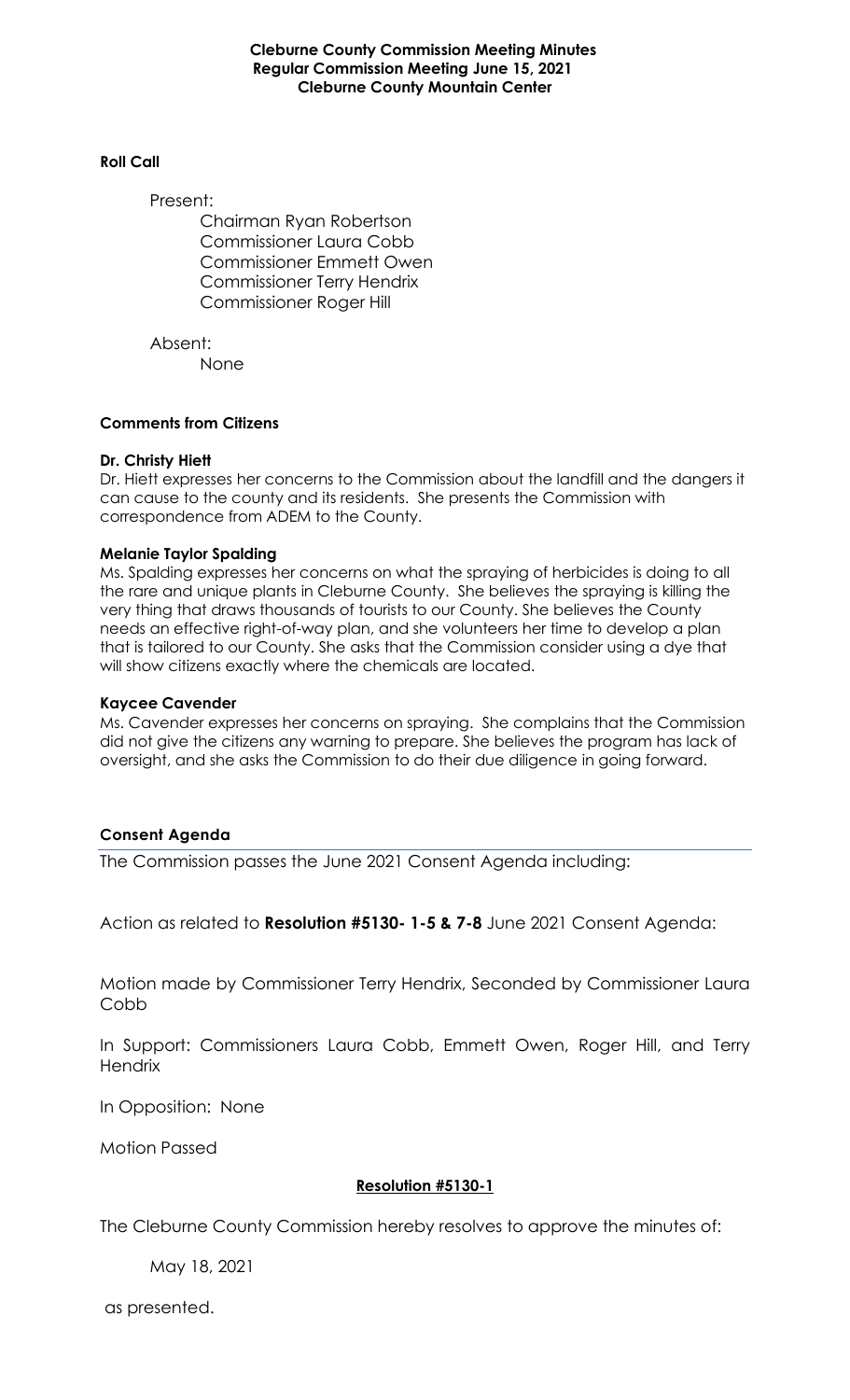### **Resolution #5130-2**

The Cleburne County Commission recognizes the following board appointment statuses as of this meeting:

# **Vacancies:**

Hospital Board Chris Davis

## **Resolution #5130-3**

Whereas, the Commission has previously passed a Continuity of Operations Plan for the duration of the State of Emergency declared as a result of the COVID-19 situation or until the June meeting, whichever comes first; and

Whereas, we have reached the June meeting and the State of Emergency is still active.

Therefore, the Cleburne County Commission extends the Continuity of Operations Plan for the duration of the State of Emergency, or the Commission's July meeting, whichever comes first.

## **Resolution #5130-4**

Whereas, the ACCA Legislative Committee consists of 67 members, granting each county an equal voice on Association legislative efforts; and

Whereas, it's time for the county to select its representative for the 2021-2022 ACCA Legislative Committee; and

Whereas, the ACCA by-laws require a county to submit the name of its chosen representative only after approval by a majority vote of the Commission.

Therefore, the Cleburne County Commission appoints Commissioner Terry Hendrix to serve on the 2021-2022 ACCA Legislative Committee.

## **Resolution #5130-5**

**Whereas,** the Cleburne County Commission has asked to approve all purchase orders over \$5,000.

**Therefore,** the Cleburne County Commission hereby approves the following requests:

Cleburne County Engineer Sunbelt Alabama  $$13,000$ 

## **Resolution #5130-7**

Whereas, the FY20 audit has met the requirements of a federal audit; and

Whereas, the fee for the federal audit is \$19,176.

Therefore, the Cleburne County Commission approves the invoice and authorizes the County Administrator to increase the Administrative Budget for said expenditure.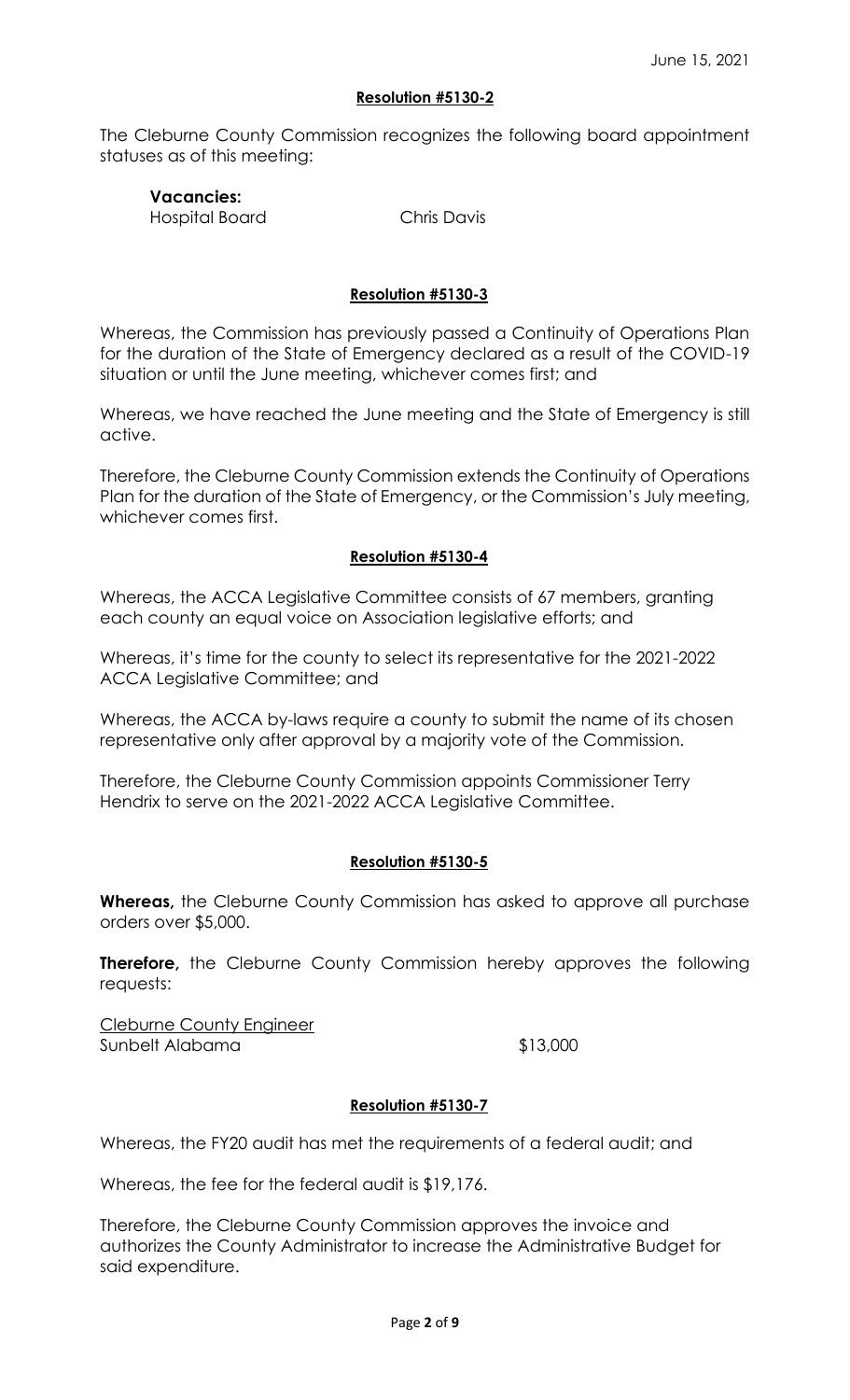### **Resolution #5130-8**

Whereas, the Cleburne County Commission is authorized to declare property as surplus when said property is deemed to be of no further use or value to the County; and

Whereas, the County has identified the following items which have been deemed to be of no further use to the County:

• (18) Automark machines

Therefore, the Cleburne County Commission declares the equipment to be surplus property, and authorizes the Probate Judge to oversee the disposition processes.

### **New Business:**

# **A. Allocate Funds**

Action as related to **Resolution #5131** Allocate Funds

Motion made by Commissioner Terry Hendrix, Seconded by Commissioner Emmett Owen

In Support: Commissioners Terry Hendrix, Emmett Owen, and Roger Hill

In Opposition: Commissioner Laura Cobb

Motion Passed

*Commissioner Hendrix would like to allocate the funds to surface on CR533 and CR43 to CR49 off of HWY46*

## **Resolution #5131**

Whereas, the Cleburne County Commission successfully finished FY20 with a carryover of funds greater than anticipated during the budgeting process; and

Whereas, revenues during FY21 have increased beyond the anticipated revenues.

Therefore, the Cleburne County Commission wishes to allocate the amount of \$450,000 from the General Fund to cover the following expenditure:

Furthermore, the Cleburne County Commission authorizes the County Administrator to make transfers and budget adjustments as necessary to accommodate the expenditure(s).

*Commissioner Cobb has concerns about CR35 not being a top priority and that District 1 has only been given \$160,000 for roads this budget year. She asks that the Commission consider revisiting it, rather than the roads Commissioner Hendrix has proposed.*

*Commissioner Hendrix calls for the vote.* 

\_\_\_\_\_\_\_\_\_\_\_\_\_\_\_\_\_\_\_\_\_\_\_\_\_\_\_\_\_\_\_\_\_\_\_\_\_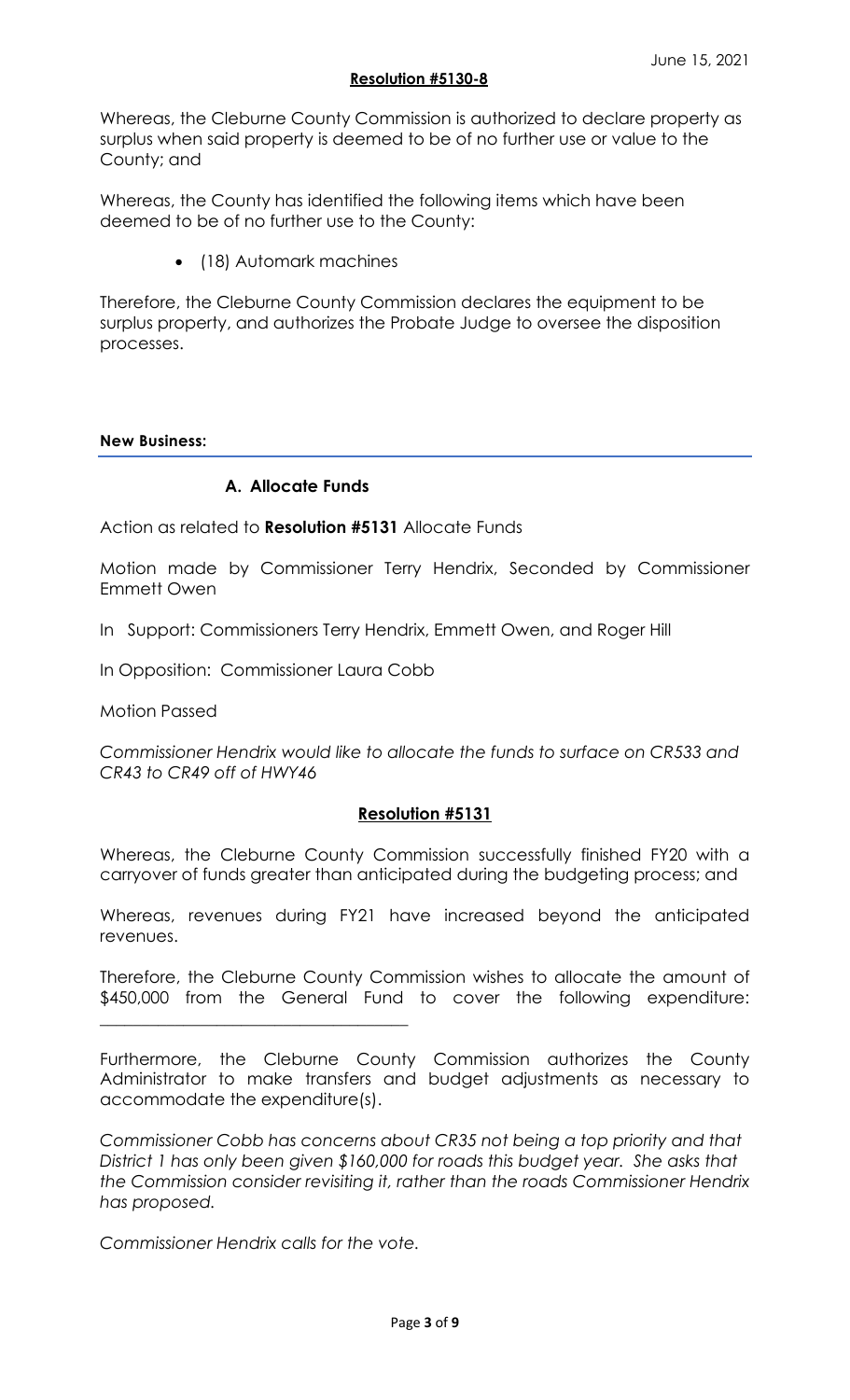## **B. Authorized signature**

Action as related to **Resolution #5132** Authorized signature

Motion made by Commissioner Terry Hendrix, Seconded by Commissioner Emmett Owen

In Support: Commissioners Laura Cobb, Emmett Owen, Roger Hill, and Terry **Hendrix** 

In Opposition: None

Motion Passed

### **Resolution #5132**

Whereas, the Cleburne County Commission wishes to appoint a signer for the acceptance and/or transfer of County property to include deeds and titles.

Therefore, the Cleburne County Commission authorizes that the Chairman is the only acceptable signature for said circumstances.

## **C. Pay Study**

Action as related to **Resolution #5133** Pay Study

Motion made by Commissioner Terry Hendrix, Seconded by Commissioner Laura Cobb

*Commissioner Hendrix does not believe he has enough information to decide at this time, since this was not discussed at the Work Session. He believes a job study would be useless at this time due to the job climate.*

*Commissioner Owen agrees. He wants to discuss this at the Work Session.* 

*Commissioner Cobb reminds the Commission that this has been discussed for two years, and she is concerned that the Jail is having a turnover rate and no applicants.* 

Motion made by Commissioner Terry Hendrix to table until next meeting, Seconded by Commissioner Owen

In Support: Commissioners Laura Cobb, Emmett Owen, Roger Hill, and Terry **Hendrix** 

In Opposition: None

*Motion passed to table*

## **Resolution #5133**

Whereas, the Cleburne County Human Resource Officer has made the Commission aware of the extreme increase in the employee turnover rate; and

Whereas, she has requested quotes from various agencies for a pay study to be done on every position in the County; and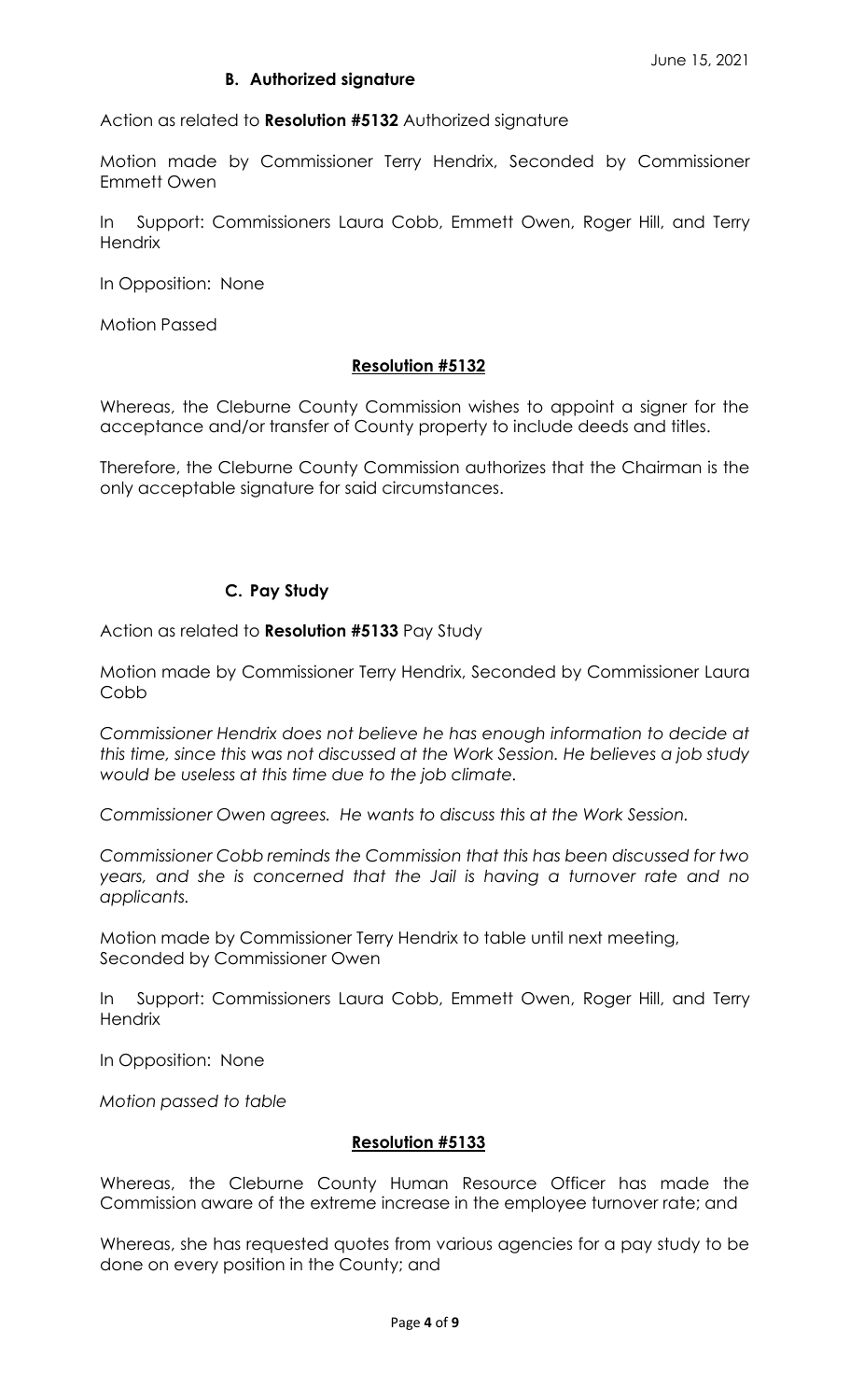Whereas, the Cleburne County Commission has reviewed the incoming quotes, and are of the opinion that the services will be beneficial in maintaining and retaining adequate staff.

Therefore, the Cleburne County Commission allocates an amount not to exceed \$30,000 and authorizes the Chairman to sign the necessary agreements to begin the process.

Furthermore, the Cleburne County Commission authorizes the County Administrator to make necessary budget adjustments for said expenditure.

*Commissioners Hendrix and Owen believe it is not the right time to do a pay study since there have been applications turned in over the past weeks.*

*Commissioner Cobb is concerned due to the high turnover rate with the Jail and Engineer Department.*

*Commissioner Owen believes it can be figured out in-house instead of spending money for a pay study that might not be accurate.*

# **D. Transfer Vehicle**

Action as related to **Resolution #5134** Transfer Vehicle

Motion made by Commissioner Emmett Owen, Seconded by Commissioner Laura Cobb

In Support: Commissioners Laura Cobb, Emmett Owen, Roger Hill, and Terry **Hendrix** 

In Opposition:

Motion Passed

## **Resolution #5134**

Whereas, the Cleburne County Revenue Commissioner is no longer using the 2011 Dodge Dakota with VIN 1D7RW3GK3BS564401; and

Whereas, the Maintenance Department has requested that the vehicle be transferred to them.

Therefore, the Cleburne County Commission transfers said vehicle to the Maintenance Department.

Furthermore, should the time come when the vehicle is no longer of use to the County, it will be sold with all proceeds returning to the Revenue Commissioner for appropriate disbursement.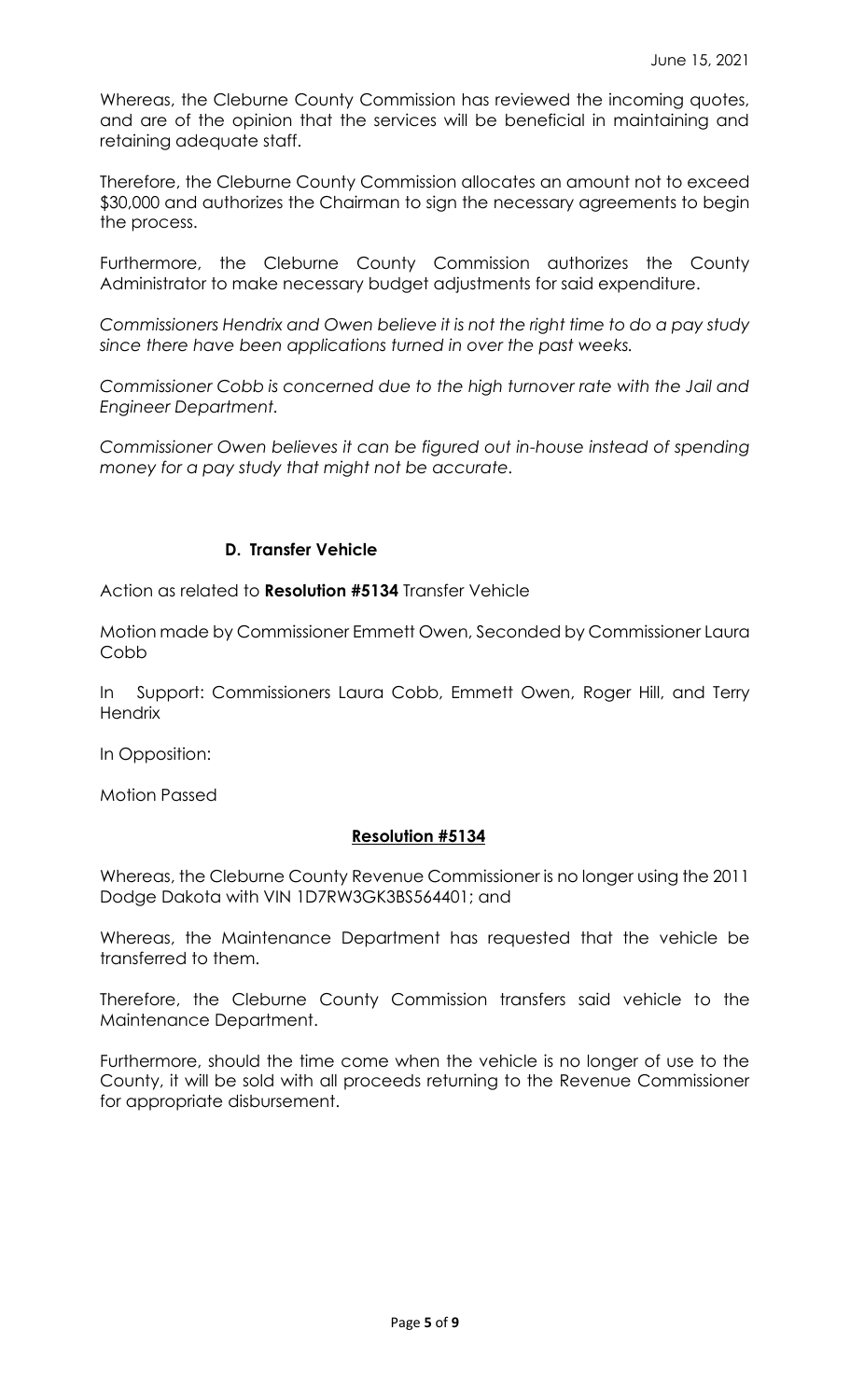Action as related to **Resolution #5135** Public Transportation Program

Motion made by Commissioner Terry Hendrix, Seconded by Commissioner Emmett Owen

*Commissioner Hendrix says this is not the amount discussed at the Work Session. County Administrator Kim Brown reminds the Commission that she had previously sent an email explaining the discrepancy. The actual amount needed is \$1,761 because the Cares Act funds will cover the remaining amount; however, the grant project manager had asked that the Commission consider leaving the*  larger balance, so the program does not get lost when the Cares Act funds are *no longer available.* 

Commissioner Terry Hendrix makes motion to amend amount to \$1,761 Seconded by Commissioner Emmett Owen

In Support: Commissioners Laura Cobb, Emmett Owen, Roger Hill, and Terry **Hendrix** 

In Opposition: None

*Amended motion passed*

### **Resolution #5135**

Whereas, the Cleburne County Commission recognizes the need for a public transportation program; and

Whereas, the Cleburne County Commission is recognized as a member of the Cleburne County Transportation Steering Committee; and

Whereas, the Cleburne County Commission recognizes that the requirements to obtain Section 5311 funds from the Alabama Department of Transportation includes a local match of 50% for operating expenses and 20% for administration and capital expenses; and

Whereas, the Cleburne County Commission recognizes that the local match will be a shared cost with other participating municipalities being responsible for providing an appropriate allocation of local non-federal funds to secure the operating of Section 5311 Nonurbanized Area Public Transportation Program.

Now, therefore, be it resolved that the Cleburne County Commission hereby commits the amount of \$1,761 as local non-federal match for capital,

administrative, and operations expenditures under Section 5311 Nonurbanized Area Public Transportation Program during Fiscal Year 2022.

Be it further resolved that the Commission Chairman is authorized to execute an agreement with the East Alabama Regional Planning and Development Commission for provision of transit services in Cleburne County and that the Chairman is also authorized to execute any certifications and assurance required in conjunction with the program.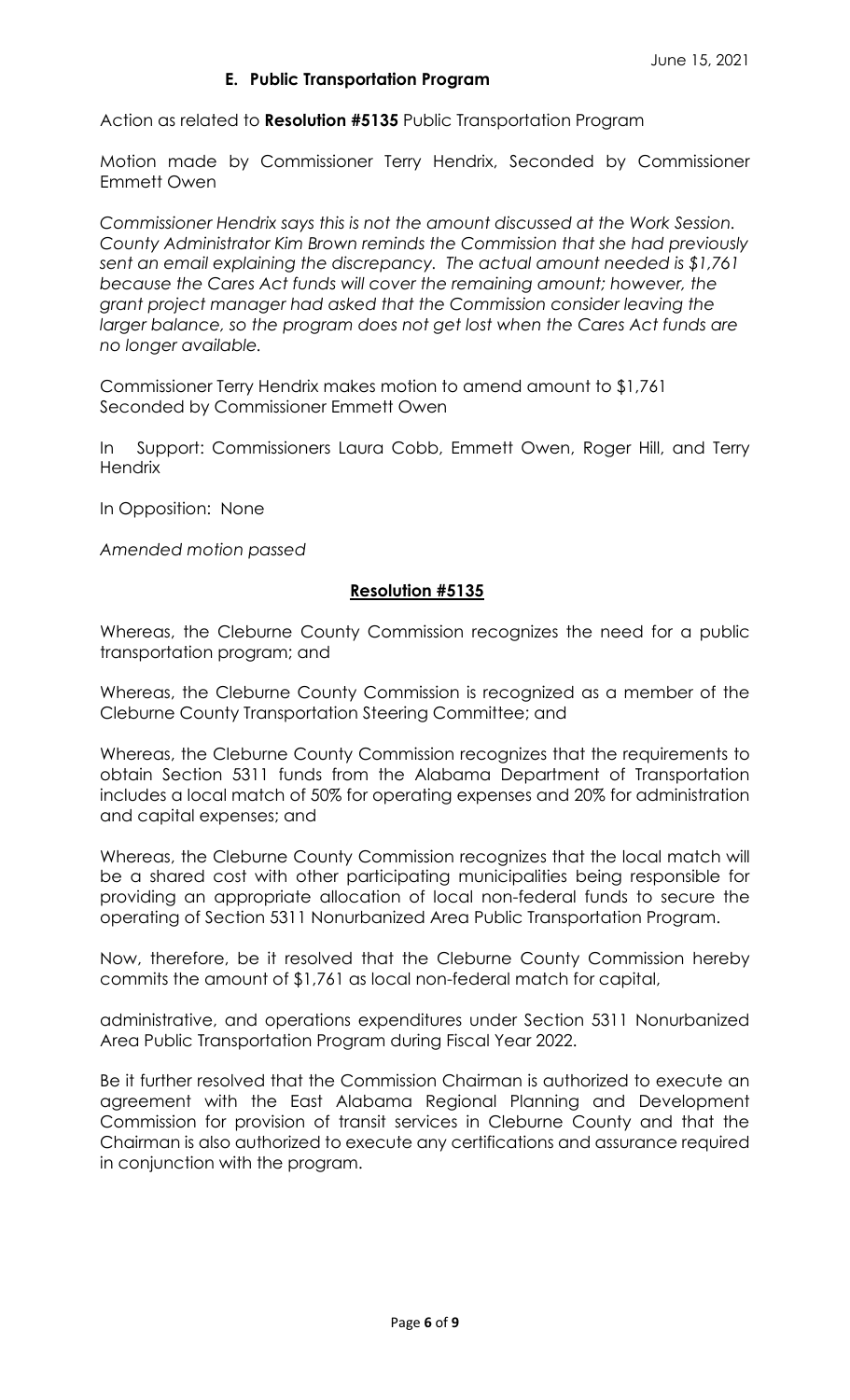**A.** County Administrator Kim Brown informs the Commission that she is applying for an Energy Grant for \$40,000 that is due in July. She has asked Commissioner Owen and Maintenance Worker Fred Cain to submit projects for the grant application.

*Commissioner Hendrix asks about the manufactured homes regulations*

*County Administrator Kim Brown states she has completed the draft and it has been forwarded to the County Attorney for review.*

**B.** County Engineer Lee Estes asks for a P.O request approval for CR18 bridge (Cane Creek) in the amount of \$44,000 to the The Bridge Builders of Alabama.

*Commissioner Hendrix makes motion to add to New Business, Seconded by Commissioner Owen. All in support.*

# **F. P.O Request**

Action as related to **Resolution #5136** P.O. Request

Motion made by Commissioner Terry Hendrix, Seconded by Commissioner Emmett Owen

In Support: Commissioners Laura Cobb, Emmett Owen, Roger Hill, and Terry **Hendrix** 

In Opposition: None

Motion Passed

## **Resolution #5136**

Approve Purchase Order amount of \$44,000 to The Bridge Builders of Alabama to work on CR18 Bridge (Cane Creek).

*Commissioner Owen asks about CR71*

*County Engineer Lee Estes states CR71 project is after CR81 Bridge project which is waiting on equipment that is expected to be delivered this week.*

*Commissioner Cobb has concerns about Edwardsville Bridge needing to be closed until it can get replaced.* 

*She makes a motion to add to New Business for her to use \$2,600 of her Discretionary funds for gravel for a partial road to bypass the bridge.* 

*Seconded by Commissioner Terry Hendrix.*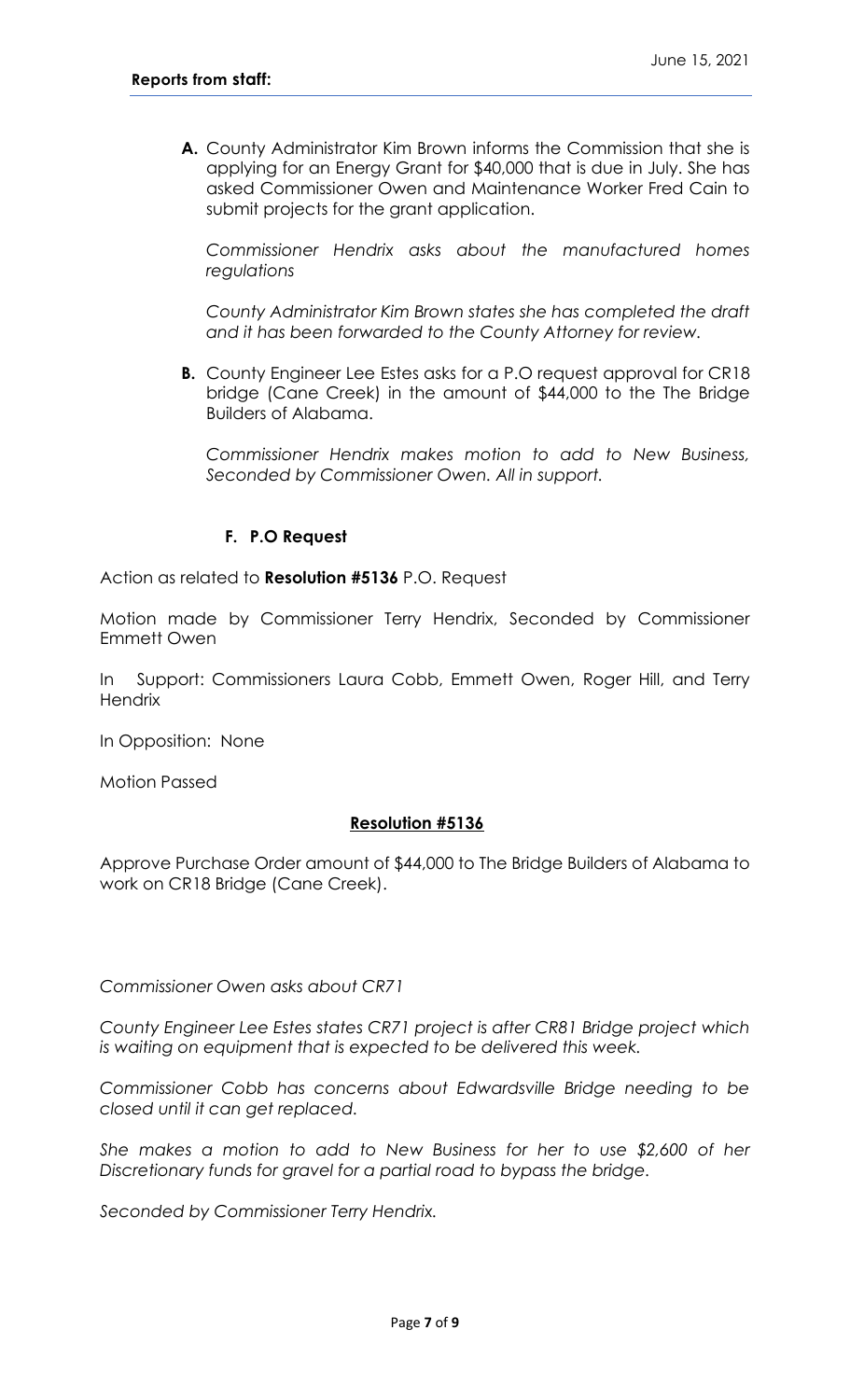## **G. Discretionary Funds**

Action as related to **Resolution #5137** Discretionary Funds

Motion made by Commissioner Lara Cobb, Seconded by Commissioner Terry **Hendrix** 

In Support: Commissioners Laura Cobb, Emmett Owen, Roger Hill, and Terry **Hendrix** 

In Opposition: None

Motion Passed

### **Resolution #5137**

Commissioner Cobb allocates \$2,600 of her discretionary funds to adding a partial gravel road.

*Commissioner Cobb makes a motion to add no spraying in District 1 until further research is done.*

*Motion dies for lack of second.*

## **C.** County Attorney Jason Odom has no updates.

*Chairman Ryan Robertson has some concerns that the meeting procedures have become lax. He discusses the procedures for public speakers, and he asks County Attorney Jason Odom to advise on setting the agenda and adding to New Business later.* 

*County Attorney Jason Odom advises that the Work Session is the agenda setting meeting, and any new business to be added later will need to be approved by the Commission at the Commission meeting.*

### **Old Business:**

There is no Old Business to attend to this meeting.

## Action as related to **Resolution #5138**

Motion made by Commissioner Emmett Owen, Seconded by Commissioner Roger Hill

In Support: Commissioners Laura Cobb, Emmett Owen, Roger Hill, and Terry **Hendrix** 

In Opposition: None

Motion Passed